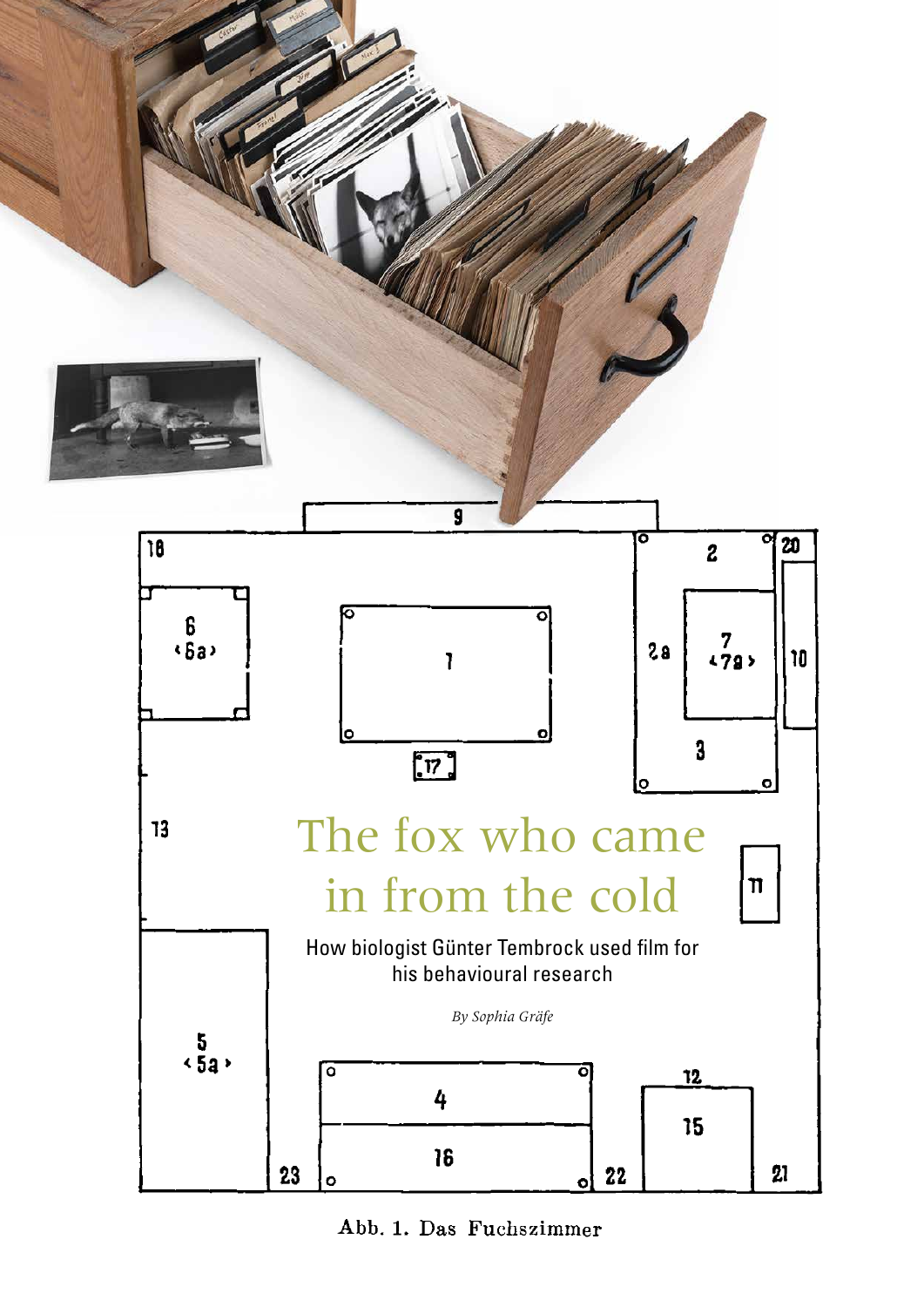Is the behaviour of wild animals best observed in their natural habitat? Günter Tembrock (1918−2011), ethologist from East Berlin, showed how valid results can also be obtained in an artificial environment – with the help of film.

We are still living among our foxes<br>
Tembrock in a letter he sent from<br>
Tembrock in a letter he sent from here (...)," wrote biologist Günter Invalidenstrasse, Berlin, to Basel in the summer of 1951. The addressee was Heini Hediger, a Swiss zoo director, who had made a name for himself as an author and animal connoisseur. His book "Wild Animals in Captivity" ("Wildtiere in Gefangenschaft", 1942) is regarded as the seminal work of modern zoo biology. In it, he expounds the territorial features that must be taken into account if individual species are to be kept successfully in artificial habitats. But what led Günter Tembrock to write to a zoo?

### **Ethology in the metropolis**

In 1948, Tembrock started building a kind of scientific "mini zoo" for himself (see photo right and p. 50). Primarily entrusted after the Second World War with restoring the Zoological Institute and reorganising teaching at Humboldt-Universität, Tembrock had envisioned his own research institute from early on, the Forschungsstätte für Tierpsychologie (Research Centre for Animal Psychology), where he wanted to study not only anatomy or physiology but also animal behaviour. How does an animal behave in relation to others? For what reasons in evolutionary biology do animals move in a way typical for certain species? Is this firmly anchored in the behavioural repertoire of each animal, or does it even disappear if inactivated or in an unnatural environment? Here, Tembrock followed a branch of research that had been gaining strength since the 1930s, which assumed that it must be possible to distinguish congenital forms of behaviour from acquired ones by closely observing living animals under conditions that were as natural as possible. Modern, comparative behavioural research (ethology) thus bode farewell, at least

ostensibly, to the practice of earlier animal psychology, which was based on experiments and animal training.

Konrad Lorenz (1903–1989), Austrian zoologist and later Nobel Prize laureate, was to produce the most popular images for this line of research. How, then, could Tembrock's research on wild animals in the middle of the big city, taking place at the same time, succeed? Archives help to solve this anachronistic riddle.

Behavioural biologist Günter Tembrock with "Fiffi", a red vixen (below). In his "fox room" (floor plan on the left) at the Forschungsstätte für Tierpsychologie (Research Centre for Animal Psychology), he meticulously recorded his foxes' movements. Index card boxes in which he collected photographs of his lab animals' behaviour were an important tool in his research work (top left).



# **Researchers' estates as important sources for history of science**

Günter Tembrock's estate clearly shows that he used para-academic sources for his studies of red foxes in addition to specialist literature: he corresponded with numerous directors of zoological gardens to gather suggestions on the care and taming of wild animals on the basis of their knowledge and experience. Tembrock and his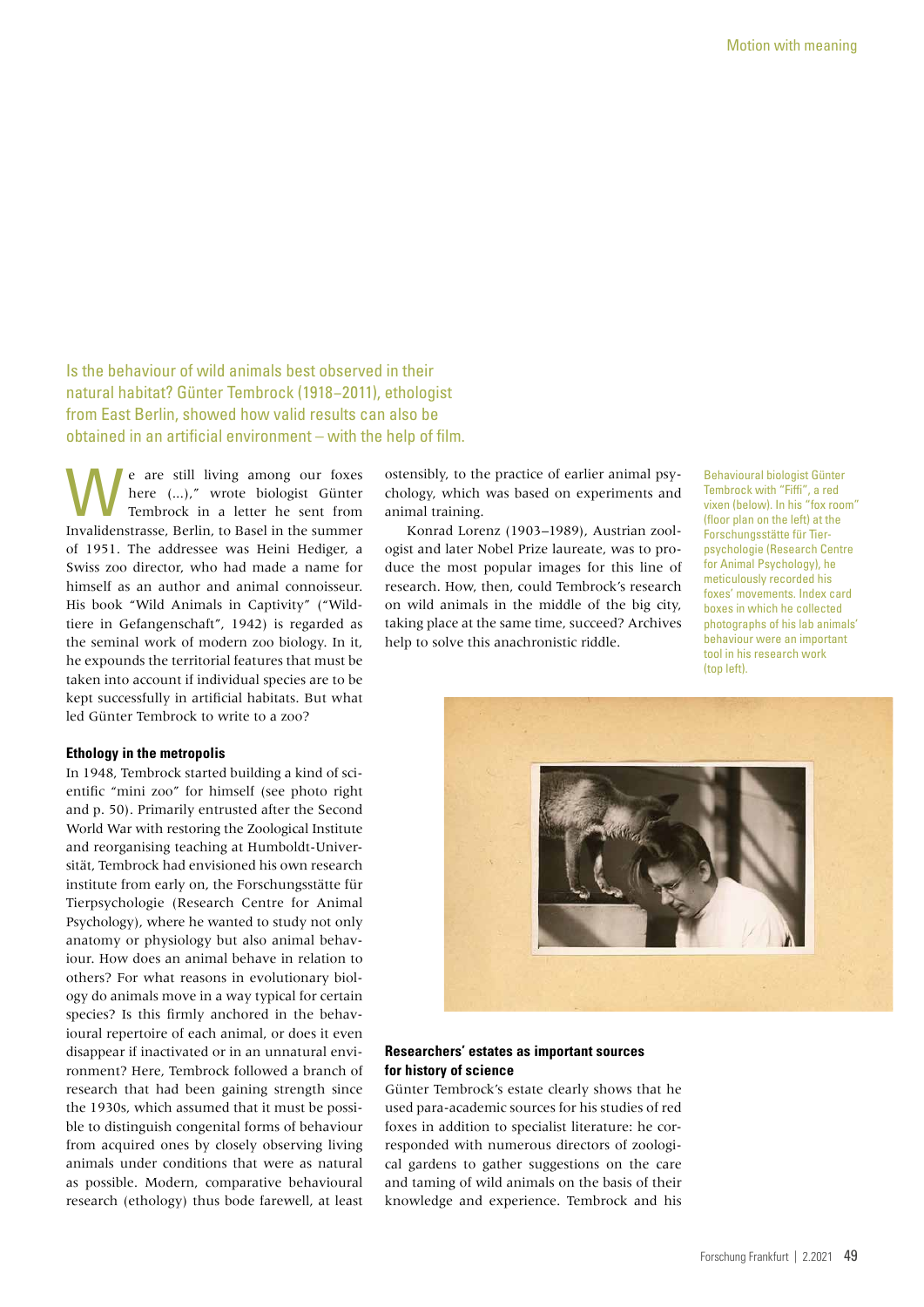two assistants kept domesticated red foxes in rooms in the west wing of what is today the "Museum für Naturkunde" (Berlin's Museum of Natural History). There are said to have been about 60 foxes in total over the course of 20 years. From 1955 onwards, Tembrock was able to keep his animals in an outdoor enclosure in the institute's garden. His estate thus not only sheds light on the theories concerning the study





The red foxes "Fiffi" and "Jupp" on a windowsill in the west wing of what is today the Museum für Naturkunde (Berlin's Museum of Natural History) (top). A keeper takes care of "Nedda", a young fox from a "Kaspar Hauser" experiment (bottom).

# IN A NUTSHELL

- $\bullet$  In the middle of the 20<sup>th</sup> century, comparative behavioural research was a flourishing field of biology.
- Especially German-speaking ethology set itself the task of distinguishing congenital from acquired forms of behaviour by observing animal movements as accurately as possible.
- While many colleagues elsewhere pursued the new ideal of field research, Günter Tembrock, an East German biologist, set up a research centre right in the middle of Berlin in 1948.
- The success of Tembrock's behavioural studies in such a confined space can be explained above all by his extensive use of research media, such as logbooks, photographs, drawings and films.
- The archive reveals, however, that the films produced in large numbers in the laboratory were only a temporary phenomenon.
- At the latest in the 1960s, charts and statistics substituted films. Observing actual movement was replaced by what was, from then on, data-based behavioural research, which we now encounter every day.

of animal behaviour that were debated in behavioural biology in the post-war period, it also delivers insights into the history of science, which is currently interested in the scattered arenas and personal networks of earlier biological knowledge. In Tembrock's archive, academic and para-academic voices combine.

Tembrock also incorporated hunters' knowledge into the behavioural research he conducted in his study. Through the library of the Zoological Institute, he obtained literature on hunting, such as the journal "Wild und Hund", which is still published today, and drew on its reports on the behaviour of red foxes to compare his laboratory studies. He distilled information about behaviour observable in natural contexts from wildlife experts' accounts of adventures and their hunting trophies. His approach to behavioural biology was thus comparative in several ways: first, Tembrock included colleagues' findings on other species, such as wolves, jackals and dingoes. Second, he aligned his laboratory observations with written evidence from practitioners. One such practitioner, hunter and hunt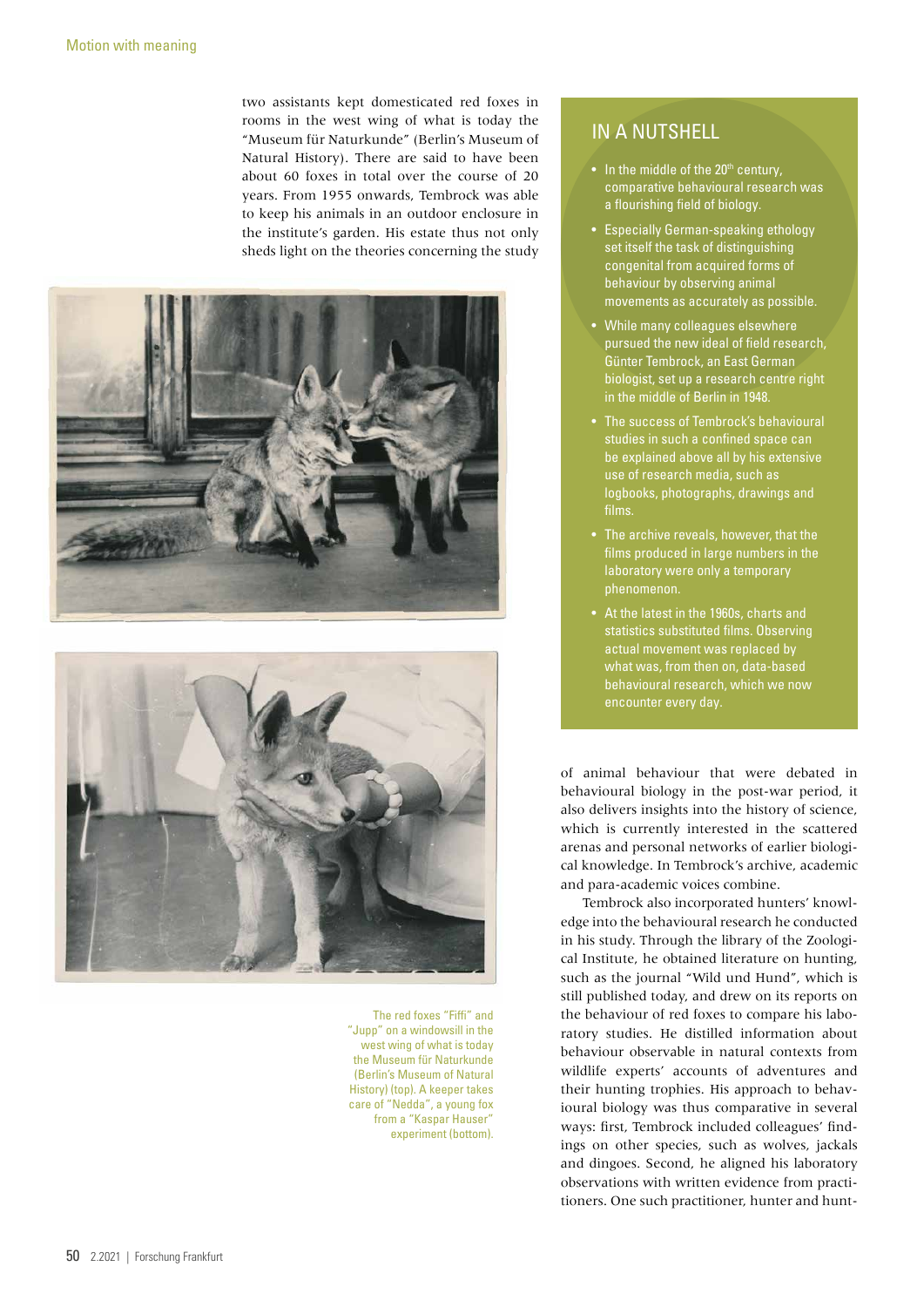ing expert Detlev Müller-Using, would later applaud, in 1957, Tembrock's doctoral thesis on the behavioural repertoire of red foxes, published in the journal "Der Zoologische Garten". In his tiny "fox room" measuring just 5 x 5 metres (see floor plan, bottom of p. 48), Tembrock had succeeded in making valid statements about the behaviour of wild animals. How did he achieve this?

## **Observation through extensive use of media**

The answer lies in the records and objects of Tembrock's research practice, which suggest an extensive use of media. This practice is symptomatic of the growing mechanisation and medialisation of behavioural research in the mid-20<sup>th</sup> century, which can be studied in an interdisciplinary way using tools from the history of science and media studies. The ethologists set themselves the task of observing their research animals as comprehensively as possible in order to ultimately be able to reveal patterns and causalities in their behaviour. Contemporaries tell of their patience, perseverance and powers of observation – qualities with which they sought to distance themselves, so to speak, from the partly anecdotal research reports of old-school animal psychology by now frowned upon.

Günter Tembrock entered his detailed observations in a logbook just as tirelessly. In daily records, he put down on paper all elements of the animals' behaviour however inconspicuous they were (see photo, top of p. 52). And other media were also at the service of his extensive logging activities. A special feature is the ethological collection of the Forschungsstätte für Tierpsychologie (Research Centre for Animal Psychology), which comprises four wooden index card boxes (see photo, p. 48), crampacked with photographs of the lab foxes' behaviour. Thanks to written notes and numbering on the back of each small black-andwhite photograph, they can be assigned to individual lab animals and observation dates as well as to specific forms of behaviour. This logging system constitutes a kind of register of animal behaviour, which served in practice as a reference work and picture repository.

# **Behaviour from an ecological perspective**

From the perspective of visual culture studies, it is interesting that the photographic documents mentioned here are always annotated with many different cross-references; they were not intended as individual pictures, but as movable points in a grid. A picture always refers to other pictures, whereby its significance turns out to be relational. Looking at what the photographs show – fox behaviour as studied by Tembrock and his colleagues – produces a similar result: as

the ecological perspective on the biological principles of behaviour gained strength in the 1950s, it was no longer only the physical attributes of an individual animal that were considered insightful. The focus now was on the dynamic relationship between the animal and its physical and social environment. That is, the facial expression of a fox, its posture, sounds, etc. only assume meaning in terms of its relationship to its surroundings. The individual animal, to whose behaviour an invariable meaning was previously attributed, was now replaced by animal communities and frames of reference that were no longer considered static.

The numerous ethological collection projects can be regarded as evidence of this approach. Among the best known is the "Encyclopaedia Cinematographica", a film encyclopaedia published between 1952 and 1993 by the Institute for Scientific Film in Göttingen. The aim of this scientific collection of moving images was to make short reels of 16mm film available as raw data for comparative research questions, much like biological specimens. The first entry in the encyclopaedia shows the locomotor "step" of an Indian elephant in Munich's Hellabrunn Zoo. Other forms of animal locomotion and species followed.

### **Film as source material for data acquisition**

Günter Tembrock too was to expand his repertoire by using film as an analytical medium. From 1951 onwards, his logbooks contained



**Illustration 14. The Galley** 

The history of modern behavioural research is closely linked with the development of modern visual media. Since the end of the 19th century, especially film has crystallised as an important research tool alongside drawing and photography. With the help of film, human and animal behaviour should play out and be compared in an almost natural way before the researcher's very eyes. Not only today's film scholars are familiar with the work of Eadweard Muybridge, whose series of photographs, which once laid the groundwork for cinematographic techniques, show the movements of a galloping horse.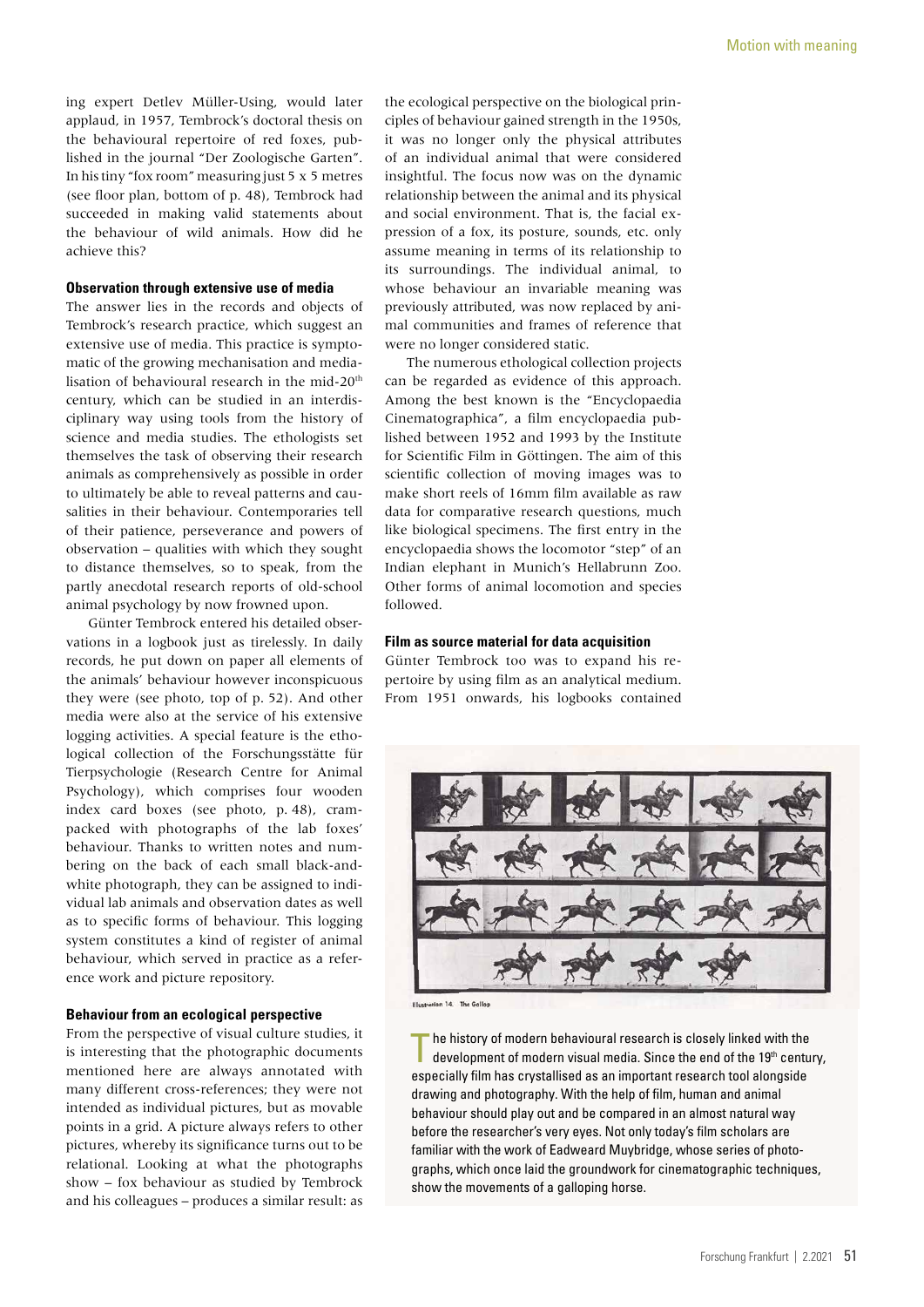Günter Tembrock's open logbook showing his observations of red fox behaviour (top). Tembrock analysed fox behaviour down to the smallest detail by capturing the foxes' fighting movements on film, plotting them on graph paper (centre) and then statistically evaluating a specific detail, the neck bite, and visualising it with the aid of a chart.





42 45 48 57 54 57 60 65 66 69 72 75 78 67

84 67

90 93 96 99 702 705 708 711 714 717 720 sec

18 21 24 27 30 33 36 39

 $-0.837$ 

 $\dot{\mathbf{6}}$ 

 $\overline{9}$ 

 $72$  $75$ 

\* R 32